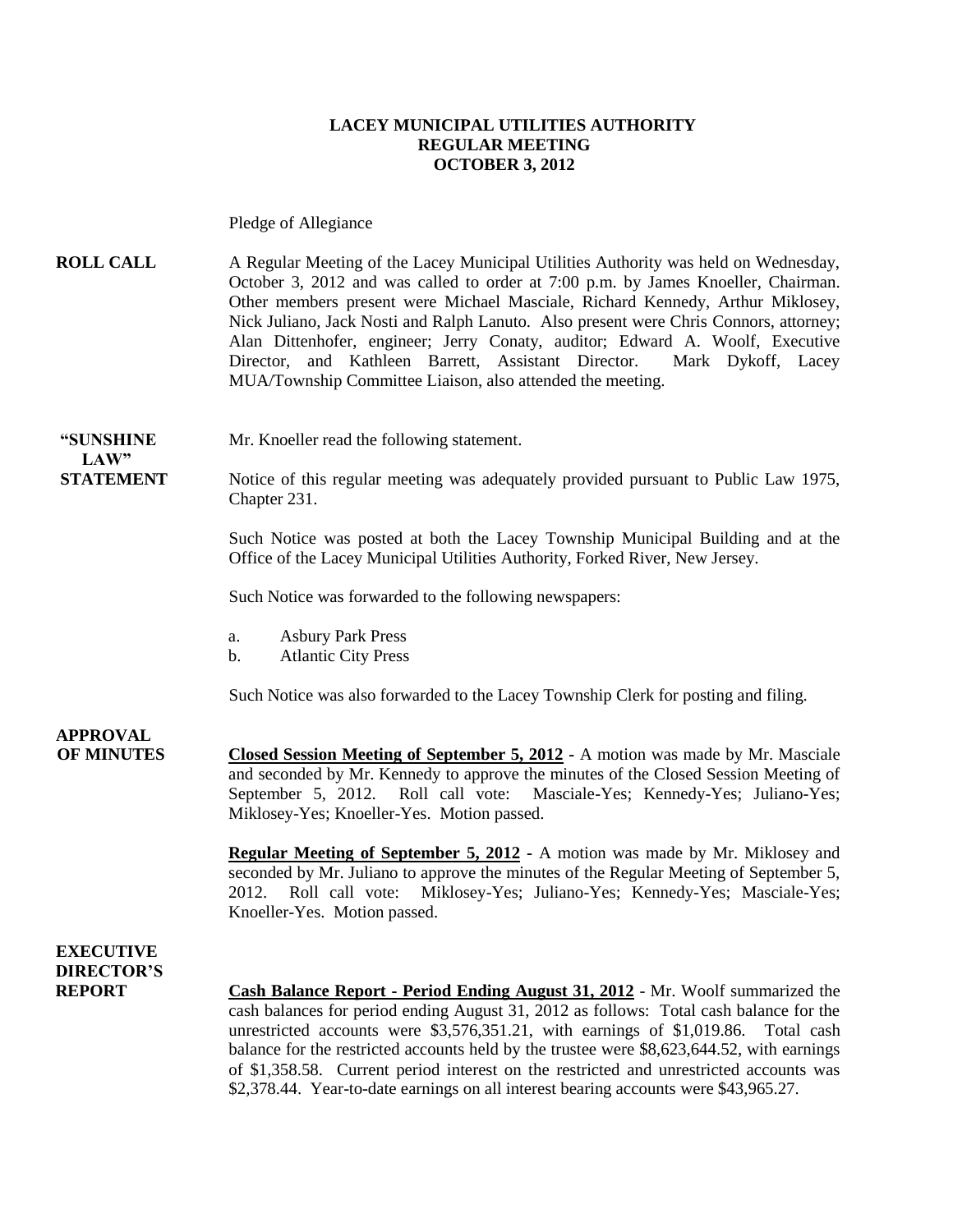**Sewage Pump Repair and Maintenance** – Mr. Woolf requested authorization to advertise and receive bids for Sewage Pump Repair and Maintenance for 2013. A motion was made by Mr. Kennedy and seconded by Mr. Miklosey authorizing the executive director to advertise and receive bids for Sewage Pump Repair and Maintenance. Roll call vote: Kennedy-Yes; Miklosey-Yes; Juliano-Yes; Masciale-Yes; Knoeller-Yes. Motion passed.

**Proposed 2013 Sewer and Water Budgets** - Mr. Woolf stated the Finance Committee discussed and reviewed the 2013 sewer and water budgets in detail. He prepared and submitted the proposed budgets for the Commissioners review.

Mr. Woolf stated the Authority is unable to rely on rate stabilization funds. Water revenues are down and there is not much rate stabilization funds on the water side to support the budget. He recommends the Board consider a water only rate increase in accordance with the five-year plan. He reported the sewer department is in good financial shape, due to relief on the sewerage disposal charges from the OCUA of approximately \$300,000.00.

Mr. Masciale wanted to clarify that the \$180,000 in the water rate stabilization fund is based on anticipated sales and is not money that is really there. Mr. Conaty stated presently the water does not have any funds in the rate stabilization fund. Monies are expected to come in by the end of the year, which will be put into that fund. He pointed out that money could be borrowed from the sewer side to the water side if necessary. Mr. Knoeller stated it is a safe anticipated number.

Mr. Knoeller thanked the Finance Committee and administrative staff for their hard work in developing the proposed budgets.

A motion was made by Mr. Masciale and seconded by Mr. Miklosey to adopt *Resolution 2012-55, Approving the 2013 Water Budget*. Roll call vote: Masciale-Yes; Miklosey-Yes; Juliano-Yes; Kennedy-Yes; Knoeller-Yes. Motion passed.

A motion was made by Mr. Miklosey and seconded by Mr. Juliano to adopt *Resolution 2012-56, Approving the 2013 Sewer Budget.* Roll call vote: Miklosey-Yes; Juliano-Yes; Kennedy-Yes; Masciale-Yes; Knoeller-Yes; Motion passed.

## **BUSINESS**

**REPORT Records Disposal** – Ms. Barrett requested authorization from the Board to submit to New Jersey State Division of Archives and Records Management for disposal of financial files from 1984 – 1996; payroll files from 1981 – 1992; obsolete computer software from 1992. A motion was made by Mr. Kennedy and seconded by Mr. Juliano authorizing submittal to the State to dispose of financial files, payroll files, and obsolete computer software dating from 1981 – 1996. Roll call vote: Kennedy-Yes; Juliano-Yes; Miklosey-Yes; Masciale-Yes; Knoeller-Yes. Motion passed.

> **September Meter Reads** – Ms. Barrett reported 4,417 meters were read in September for Cycles 1, 4 and 9. One hundred one work orders were cut to obtain manual reads not obtained during regular meter read routes. Five reads were questioned because of high usage.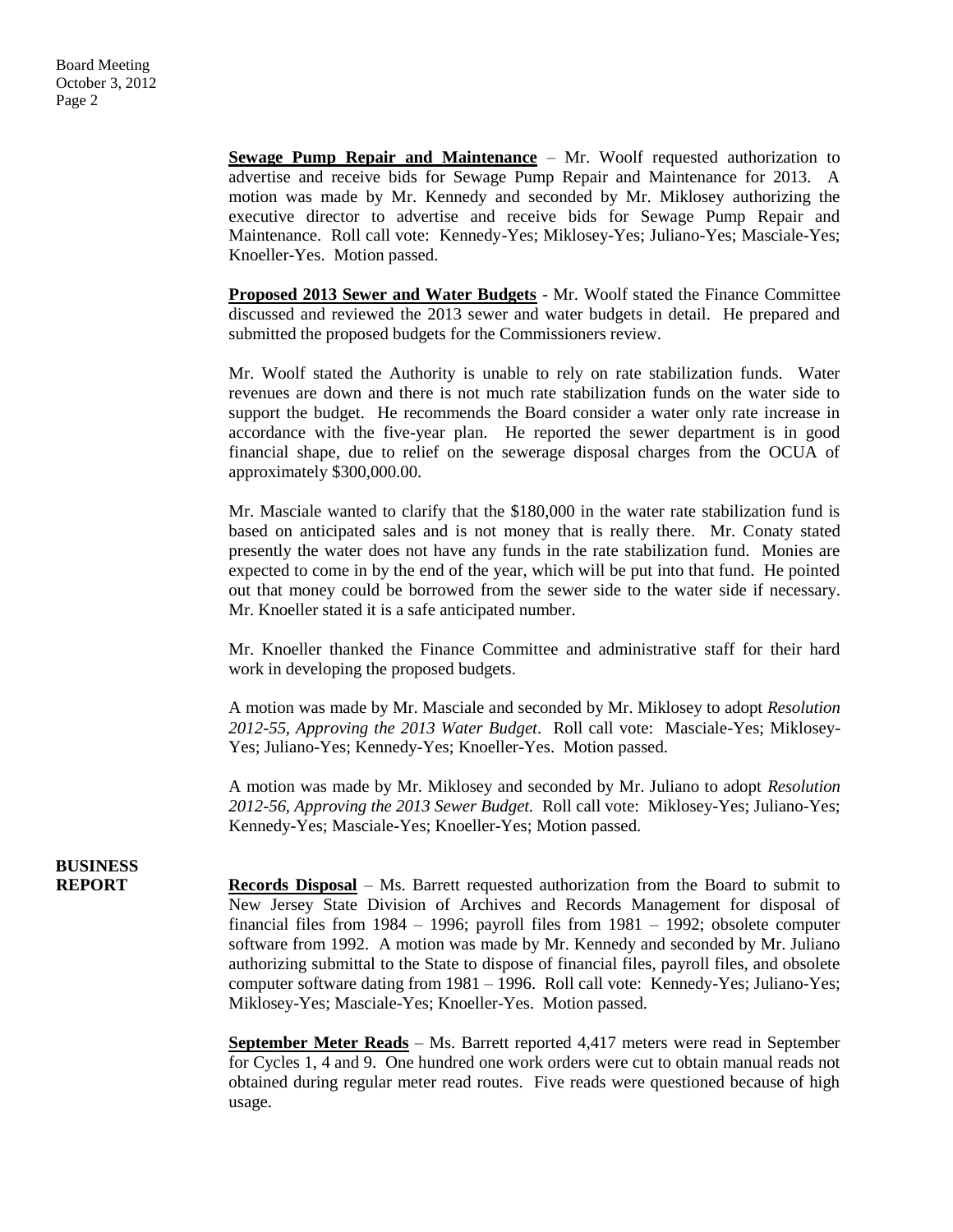**October Billing** – Ms. Barrett reported utility bills were mailed today in the amount of \$1,205,895.81. Penalties were assessed on 3,680 past due accounts (all cycles) in the amount of \$25,429.85 for a total billing in October of \$1,231,325.66.

**Customer Service –** Ms. Barrett reported thirty-one final reads with equipment inspections were performed in September with no violations. Forty-three new customer welcome letters were mailed in August and eighteen responses were received in September.

# **ENGINEER'S**

**REPORT Resolution 2012-51 – Performance Guarantee Reduction - Toll Brothers/Sea Breeze at Lacey – Phase 2C, Section 2** - On recommendation by the Authority's engineer, a motion was made by Mr. Kennedy and seconded by Mr. Miklosey to adopt *Resolution 2012-51, Resolution of the Lacey Municipal Utilities Authority, County of Ocean, State of New Jersey, Performance Guarantee Reduction, Water and Sewer Systems, Toll Brothers – Sea Breeze at Lacey - Phase 2C, Section 2, Block 1901, Lot 18.* Roll call vote: Kennedy-Yes; Miklosey-Yes; Juliano-Yes; Masciale-Yes; Knoeller-Yes. Motion passed.

> **Resolution 2012-52 – Performance Guarantee Reduction – Sewer Pump Station - Toll Brothers/Sea Breeze at Lacey – Phase 1, Section 1** - On recommendation by the Authority's engineer, a motion was made by Mr. Masciale and seconded by Mr. Miklosey to adopt *Resolution 2012-52, Resolution of the Lacey Municipal Utilities Authority, County of Ocean, State of New Jersey, Performance Guarantee Reduction Sewer Pump Station. Toll Brothers – Sea Breeze at Lacey – Phase 1, Section 1, Block 1901, Lot 18.* Roll call vote: Masciale-Yes; Miklosey-Yes; Juliano-Yes; Kennedy-Yes; Knoeller-Yes. Motion passed.

> **Water Treatment Plant No. 1 Upgrades** – Mr. Dittenhofer stated ground breaking is scheduled for October  $15<sup>th</sup>$ . Mr. Masciale asked when would this project become operational. Mr. Dittenhofer stated he anticipates having it on-line in December, however, due to financing he anticipates having it operational June 2013. Mr. Knoeller asked if the heating system would be modified. Mr. Dittenhofer stated it would.

**Cleaning and Televising Contract No 7** – Mr. Dittenhofer stated repairs are ongoing.

**S-2 and FRB-2 Pump Station Hydraulic Comminutor** – Mr. Dittenhofer stated this project should begin within the next two weeks.

### **ATTORNEY'S**

**REPORT Crown Castle** – Mr. Connors stated his office is waiting for the final execution of the documents for the perpetual lease with Crown Castle.

> **Sea Breeze/Toll Brothers** – On recommendation by the Authority's attorney, a motion was made by Mr. Kennedy and seconded by Mr. Juliano to adopt *Resolution 2012-53, Resolution of the Lacey Municipal Utilities Authority, County of Ocean, State of New Jersey, Authorizing Approval and Execution of an Amendment to the Developer's Agreement with Toll Brothers, LLC.* Mr. Woolf noted the original document indicated a credit due to Toll Brothers of \$1,070,000.00. He stated this amount is the total project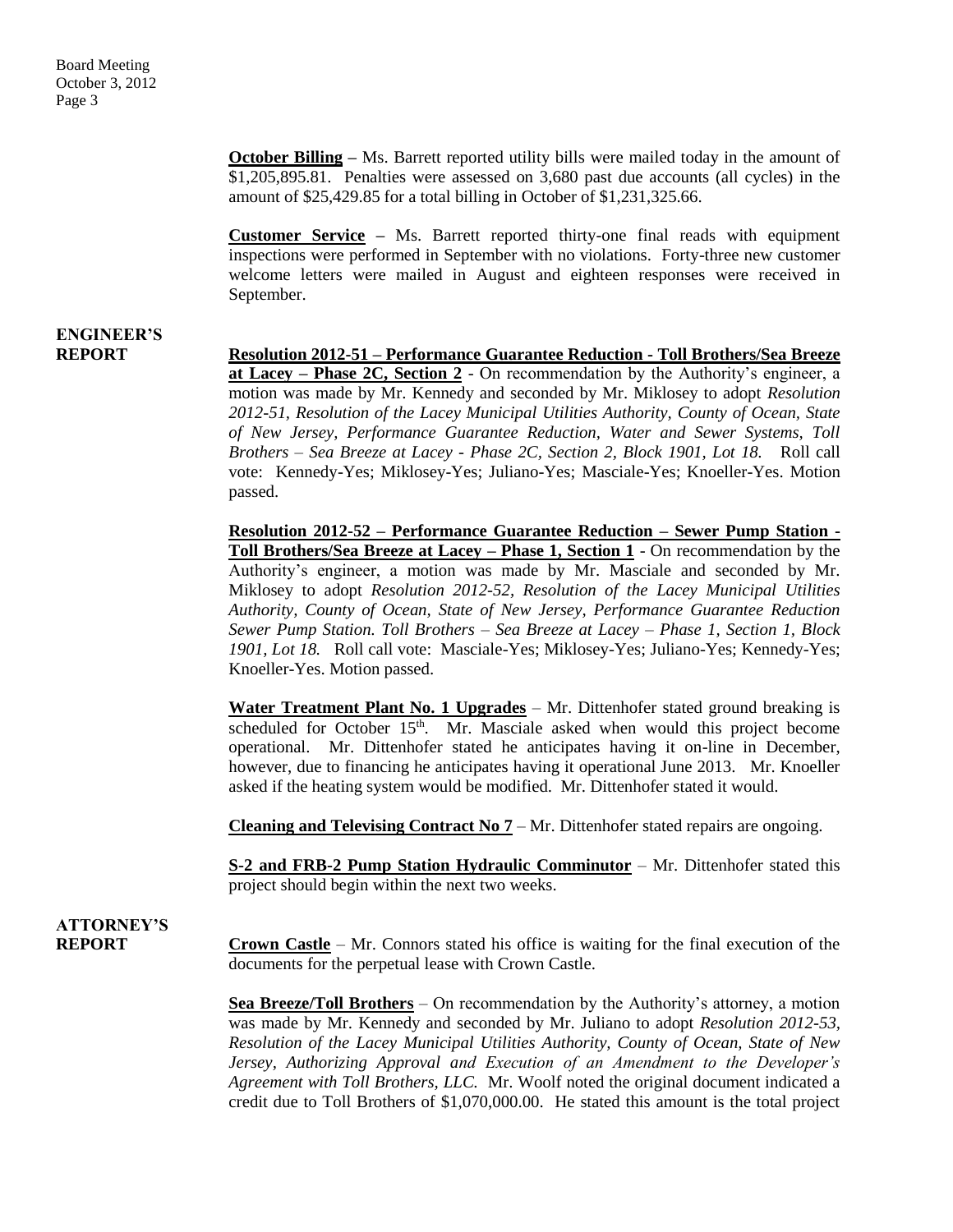cost. The Authority is only responsible for crediting Toll Brothers one-third of the total cost. Therefore, the document has been corrected to reflect the correct amount of \$356,759.00.

Another issue is the EDUs. The Authority owes Toll Brothers \$350.00 on a non Toll Brothers connection. The document states the Authority will charge \$350.00 above and beyond the connection fee, however, the Board has not formally adopted this. Mr. Woolf stated he contacted Mr. Dasti regarding this issue and he indicated the Authority would be paying Toll Brothers \$350.00 either way. Mr. Knoeller pointed out the policy would have to be changed should the Board agree to this. Roll call vote: Kennedy-Yes; Juliano-Yes; Miklosey-Yes; Masciale-Yes; Knoeller-Yes. Motion passed.

### **AUDITOR'S**

**REPORT Accountant's Status Report – Month Ended August 31, 2012** – Mr. Conaty reported user charges for sewer resulted in a favorable variance for the month, but unfavorable year-to-date. User charges for water resulted in an unfavorable variance for the month, as well as year to date. Delinquency charges resulted in a favorable variance for water and sewer. Interest income had an unfavorable variance on both water and sewer.

> Mr. Conaty stated his office would be preparing the 2013 budget documents for the State. Additionally, his office is in the process of preparing the census forms as required by the State.

#### **CORRESPONDENCE**

**Barbara Manetti, Hidden Harbor Place** – Requesting relief of utility bill, due to outside faucet being left on. Since the water from the outside water faucet did not go into the sewer system, a motion was made by Mr. Kennedy and seconded by Mr. Miklosey to grant a credit adjustment on the sewer charges in the amount of \$114.76 (38,000 gallons) for the period of July  $3<sup>rd</sup>$  to October  $2<sup>nd</sup>$ . Roll call vote: Kennedy-Yes; Miklosey-Yes; Juliano-Yes; Masciale-Yes; Knoeller-Yes. Motion passed.

**Rosalia Aiello, Middle Branch Drive** – Requesting relief of utility bill, due to outside pipe leak. Since the water from the leak did not go into the sewer system, a motion was made by Mr. Kennedy and seconded by Mr. Masciale to grant a credit adjustment on the sewer charges in the amount of \$85.36 (31,000 gallons). Roll call vote: Kennedy-Yes; Masciale-Yes; Juliano-Yes; Miklosey-Yes; Knoeller-Yes. Motion passed.

**Chris Morley, Binnacle Road** – Requesting relief of utility bill, due to malfunctioning timer on outside hose. Since the water from the soaker hoses did not go into the sewer system, a motion was made by Mr. Kennedy and seconded by Mr. Miklosey to grant a credit adjustment on the sewer charges in the amount of \$111.56 (30,000 gallons). Roll call vote: Kennedy-Yes; Miklosey-Yes; Juliano-Yes; Masciale-Yes; Knoeller-Yes. Motion passed.

**Anthony Abbate, Fairview Lane** – Requesting relief of utility bill, due to pool leak. Since the water from the leak did not go into the sewer system, a motion was made by Mr. Kennedy and seconded by Mr. Juliano to grant a credit adjustment on the sewer charges in the amount of \$473.10 (73,000 gallons). Roll call vote: Kennedy-Yes; Juliano-Yes; Miklosey-Yes; Masciale-Yes; Knoeller-Yes. Motion passed.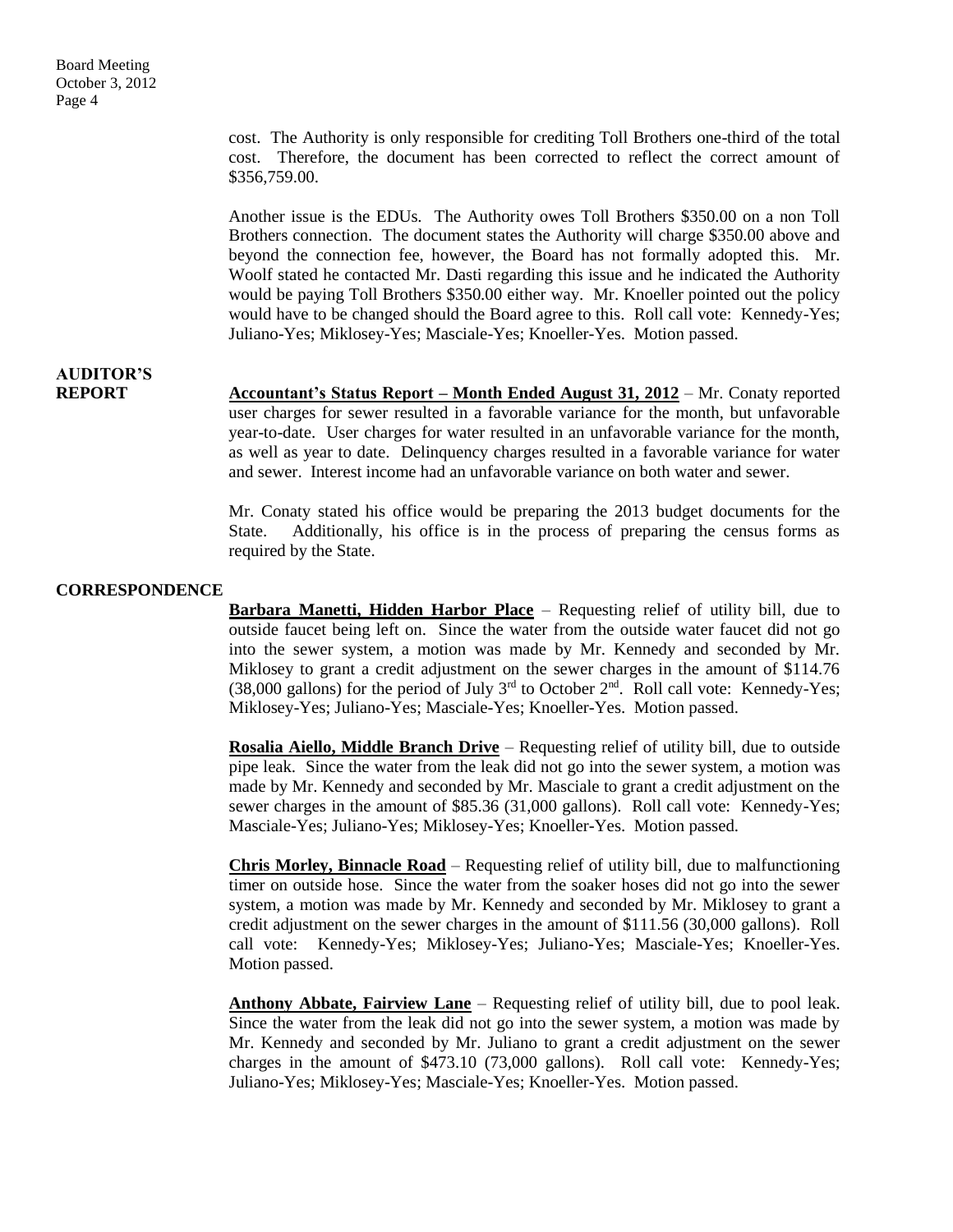| <b>Board Meeting</b> |
|----------------------|
| October 3, 2012      |
| Page 5               |

|                                           | <b>Laura Tice, Normandie Drive</b> – Requesting relief of utility bill and payment plan, due<br>to broken sprinkler system pipe. Since the water from the leak did not go into the sewer<br>system, a motion was made by Mr. Kennedy and seconded by Mr. Miklosey to grant a<br>credit adjustment on the sewer charges of \$278.30 (46,000 gallons), as well as a payment<br>plan for the water charges. Roll call vote: Kennedy-Yes; Miklosey-Yes; Juliano-Yes;<br>Masciale-Yes; Knoeller-Yes. Motion passed. |
|-------------------------------------------|----------------------------------------------------------------------------------------------------------------------------------------------------------------------------------------------------------------------------------------------------------------------------------------------------------------------------------------------------------------------------------------------------------------------------------------------------------------------------------------------------------------|
| <b>OLD</b><br><b>BUSINESS</b>             | <u> Resolution 2012-54 – Appointment of Acacia Investment Advisory Group, Inc.</u> – A<br>motion was made by Mr. Kennedy and seconded by Mr. Miklosey to adopt Resolution<br>2012-54, Resolution of the Lacey Municipal Utilities Authority, County of Ocean, State<br>of New Jersey, Appointing Acacia Investment Advisory Group, Inc., as Authority<br>Investment Manager. Roll call vote: Kennedy-Yes; Miklosey-Yes; Juliano-Yes;<br>Masciale-Yes; Knoeller-Yes. Motion passed.                             |
| <b>NEW</b><br><b>BUSINESS</b>             | Mr. Knoeller executed the Professional Services Agreement between Lacey Municipal<br>Utilities Authority and Acacia Investment Advisory Group, Inc.                                                                                                                                                                                                                                                                                                                                                            |
|                                           | Mr. Knoeller stated the issue with the OCUA is ongoing. It appears the OCUA<br>submitted a deficiency notice to Mr. Dasti, and he is trying to negotiate with OCUA's<br>attorney to resolve this issue. However, the bill will not be paid until this issue is<br>resolved.                                                                                                                                                                                                                                    |
| <b>PUBLIC BUSINESS/</b><br><b>COMMENT</b> | There was no public business/comment.                                                                                                                                                                                                                                                                                                                                                                                                                                                                          |
| <b>PAYMENT OF</b><br><b>VOUCHERS</b>      | <b>WHEREAS</b> , the members of the Lacey Municipal Utilities Authority carefully<br>examined all vouchers presented for payment of claims;                                                                                                                                                                                                                                                                                                                                                                    |
|                                           | NOW, THEREFORE, BE IT RESOLVED by the Lacey Municipal Utilities<br>Authority that:                                                                                                                                                                                                                                                                                                                                                                                                                             |
|                                           | 1. Said vouchers in the sum of \$208,559.27 be same are hereby approved to be<br>paid.                                                                                                                                                                                                                                                                                                                                                                                                                         |
|                                           | Said vouchers are listed on the attached computer check register.<br>2.                                                                                                                                                                                                                                                                                                                                                                                                                                        |
|                                           | A motion was made by Mr. Miklosey and seconded by Mr. Masciale to adopt the above<br>resolution. Roll call vote: Miklosey-Yes; Masciale-Yes; Juliano-Yes, but abstains on<br>South Jersey Auto Supply; Kennedy-Yes; Knoeller-Yes. Motion passed.                                                                                                                                                                                                                                                               |
| <b>CLOSED</b><br><b>SESSION</b>           | <b>RESOLUTION</b>                                                                                                                                                                                                                                                                                                                                                                                                                                                                                              |
|                                           | <b>WHEREAS</b> , Section 8 of the Open Public Meetings Act, Chapter 231, Public<br>Law 1975 permits the exclusion of the public from a meeting in certain circumstances;                                                                                                                                                                                                                                                                                                                                       |
|                                           | <b>WHEREAS</b> , this public body is of the opinion that such circumstances presently<br>exist.                                                                                                                                                                                                                                                                                                                                                                                                                |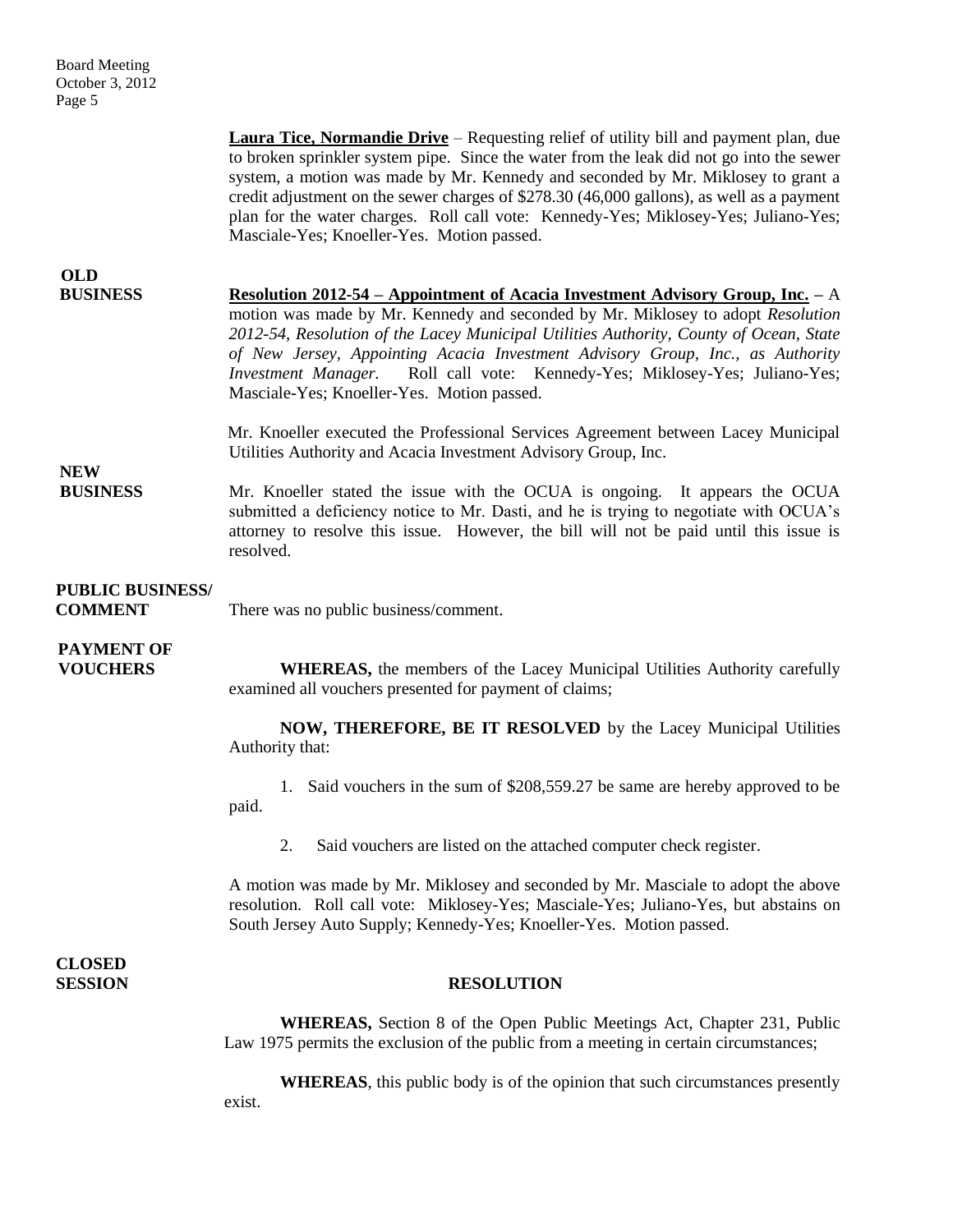|                                  | NOW, THEREFORE, BE IT RESOLVED by the Lacey Municipal Utilities                                                                                                                                                                                                            |
|----------------------------------|----------------------------------------------------------------------------------------------------------------------------------------------------------------------------------------------------------------------------------------------------------------------------|
|                                  | Authority, County of Ocean and State of New Jersey as follows:                                                                                                                                                                                                             |
|                                  | 1. The public shall be excluded from discussion of action upon the hereinafter-                                                                                                                                                                                            |
|                                  | specified subject matter.                                                                                                                                                                                                                                                  |
|                                  | 2. The general nature of this closed session concerns personnel matters.                                                                                                                                                                                                   |
|                                  | 3. It is anticipated at this time that the above-stated matter will be made public<br>once this matter has been resolved.                                                                                                                                                  |
|                                  | 4. This resolution shall take effect immediately.                                                                                                                                                                                                                          |
|                                  | A motion was made by Mr. Masciale and seconded by Mr. Miklosey to adopt the above<br>resolution. Roll call vote: Unanimously approved.                                                                                                                                     |
|                                  | Separate minutes were kept on the above closed session.                                                                                                                                                                                                                    |
| <b>RE-OPEN</b><br><b>MEETING</b> | A motion was made by Mr. Kennedy and seconded by Mr. Juliano to reopen the meeting.<br>Roll call vote: Unanimously approved.                                                                                                                                               |
| <b>OTHER</b><br><b>BUSINESS</b>  | A motion was made by Mr. Kennedy and seconded by Mr. Juliano to remove Steven<br>Przybylski from a union position to a non-union position as Pump Station Foreman. Roll<br>call vote: Kennedy-Yes; Juliano-Yes; Miklosey-Yes; Masciale-Yes; Knoeller-Yes.<br>Motion passed |
| <b>ADJOURNMENT</b>               | There being no further business to discuss, the meeting was adjourned at 7:30 p.m.                                                                                                                                                                                         |

Respectfully submitted,

Michele Kennedy Secretary